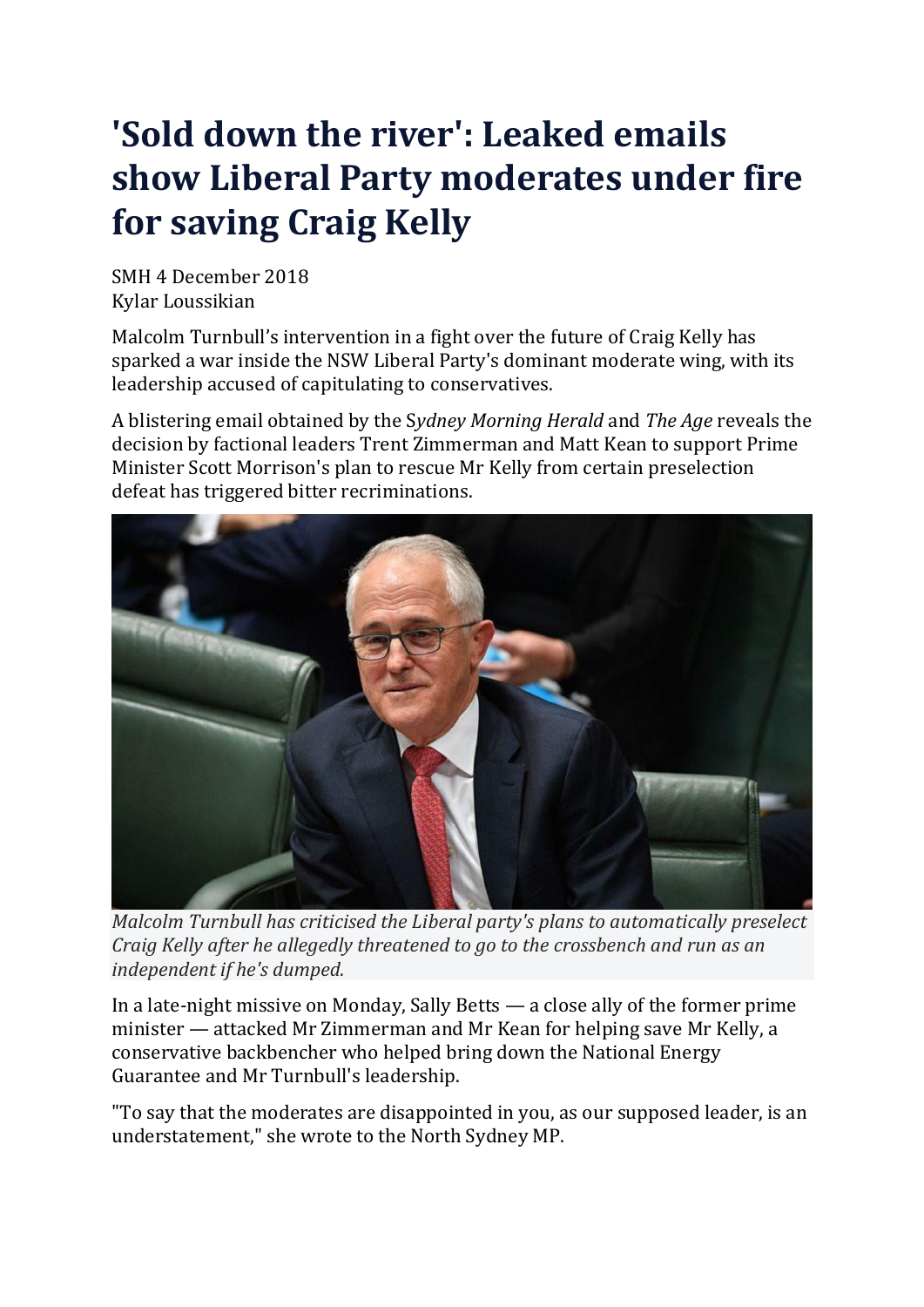"You supported Kelly - a thug, a bully, and a disgrace and you need to explain that to the moderates.

"You were happy to sell the moderates down the river and not even ask for anything for our vote … how many other deals are you going to do that disadvantage the moderates?

"And I am telling you that you have no authority to speak for me or anyone else ever again. I doubt if the majority of the moderates want you to speak for them either."



*Sally Betts is a former staffer to Malcolm Turnbull and a local councillor*. *CREDIT: LOUISE KENNERLEY*

The comments were also circulated to a wide group of people including Mr Turnbull and influential lobbyist Michael Photios, who handed the leadership of the faction to Mr Zimmerman and Mr Kean last year.

Mr Kelly was facing defeat by local councillor Kent Johns, a moderate-aligned party operator who had the numbers to win the nomination for the safe southern Sydney seat of Hughes.

*"Even if as moderates we don't stand for anything philosophically any more you might have thought we had a moral spine"*

In a separate email sent to Ms Betts and Mr Zimmerman on Tuesday, Mr Johns made numerous references to problems within Mr Kelly's office and wrote: "This was never about political ambition, this was about fixing the office in Hughes and our faction failed".

"Even if as moderates we don't stand for anything philosophically any more you might have thought we had a moral spine," he added.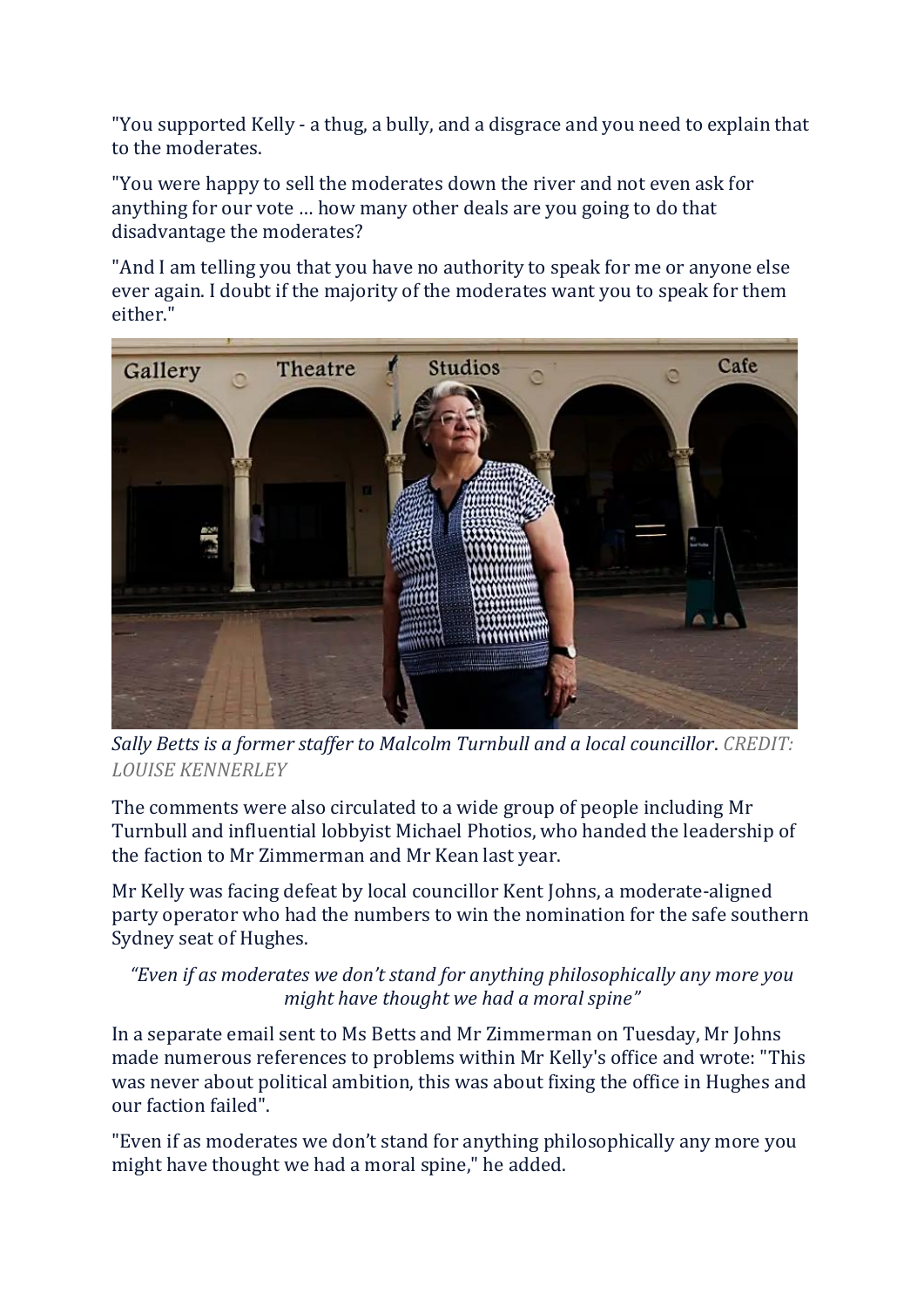Ms Betts, NSW Young Liberals president Harry Stutchbury and moderate powerbroker Chris Rath abstained from voting against Mr Kelly's reendorsement — a crucial decision which allowed him to remain the party's candidate in the safe Sydney seat of Hughes at the next federal election.

Mr Morrison personally telephoned Ms Betts to lobby her over fears Mr Kelly would quit the Liberal Party and move to the crossbench had he lost preselection.



*Liberal MP Craig Kelly in Parliament this week*. *CREDIT: DOMINIC LORRIMER*

In contrast, Mr Turnbull spent much of Sunday calling state executive members urging them to resist the pressure and likened the plot to save Mr Kelly to giving in to blackmail.

In a radio interview on Monday, Mr Zimmerman said Mr Turnbull's intervention effectively gave the state executive no choice but to back Mr Morrison.

"Malcolm's intervention meant it did become an issue about the Prime Minister's authority and that swung the dial in favour of acceding to the request the Prime Minister had made."

In her email, Ms Betts challenged Mr Zimmerman's claim that moderates abstained because of Mr Turnbull's public statements: "How dare you speak for us … that is simply untrue."

Mr Kelly said he was "more than happy to have a preselection, and I'd be happy to run on my record".

"There is no other MP who sits in the party room that has moved a seat up the pendulum as far as I have," he said, in reference to the margin in Hughes.